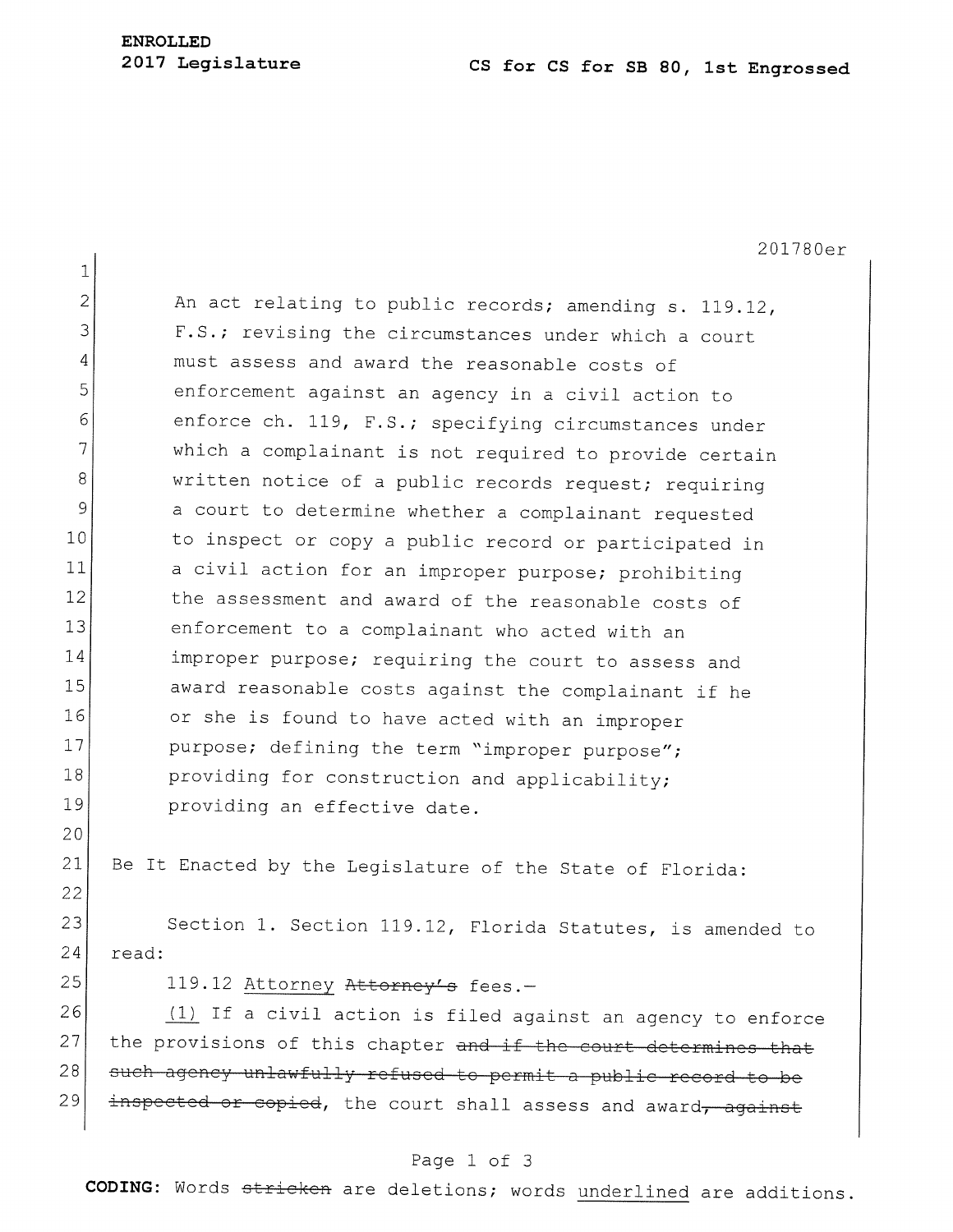30 35 40 45 50 55 201780er the agency responsible, the reasonable costs of enforcement, 31 including reasonable attorney attorneys' fees, against the  $32$  responsible agency if the court determines that: 33 (a) The agency unlawfully refused to permit a public record 34 to be inspected or copied; and (b) The complainant provided written notice identifying the 36 public record request to the agency's custodian of public  $37$  records at least 5 business days before filing the civil action, 38 except as provided under subsection (2). The notice period 39 begins on the day the written notice of the request is received by the custodian of public records, excluding Saturday, Sunday,  $41$  and legal holidays, and runs until 5 business days have elapsed.  $|42|$  (2) The complainant is not required to provide written 43 notice of the public record request to the agency's custodian of 44 public records as provided in paragraph (1) (b) if the agency does not prominently post the contact information for the 46 agency's custodian of public records in the agency's primary 47 administrative building in which public records are routinely 48 created, sent, received, maintained, and requested and on the 49 agency's website, if the agency has a website. (3) The court shall determine whether the complainant 51 requested to inspect or copy a public record or participated in 52 the civil action for an improper purpose. If the court 53 determines there was an improper purpose, the court may not 54 assess and award the reasonable costs of enforcement, including reasonable attorney fees, to the complainant, and shall assess 56 and award against the complainant and to the agency the 57 reasonable costs, including reasonable attorney fees, incurred 58 by the agency in responding to the civil action. For purposes of

## Page 2 of 3

**CODING:** Words stricken are deletions; words underlined are additions.